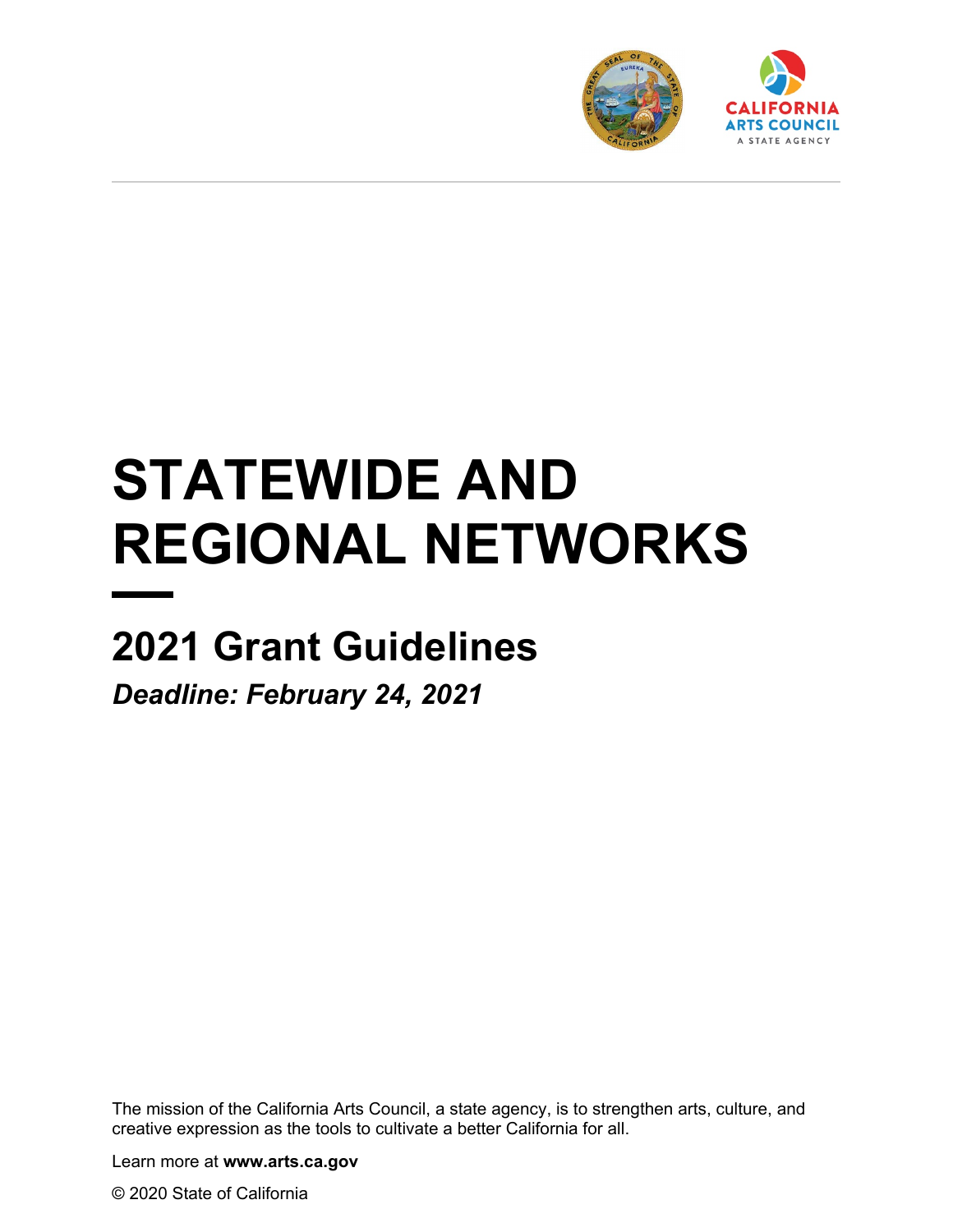#### **Governor of California**

Gavin Newsom



#### **Arts Council Members**

Nashormeh Lindo, *Chair* Jaime Galli, *Vice Chair* Larry Baza Lilia Gonzáles-Chávez Jodie Evans Kathleen Gallegos Stanlee Gatti Donn Harris Alex Israel Consuelo (Chelo) Montoya Jonathan Moscone

**Executive Director***,* Anne Bown-Crawford **Deputy Director**, Ayanna L. Kiburi, M.P.H.

1300 I Street, Suite 930 Sacramento, CA 95814 (916) 322-6555 Toll Free (800) 201-6201 FAX: (916) 322-6575

# **www.arts.ca.gov**

#### **Office Hours**

8:00 a.m. - 5:00 p.m., Monday through Friday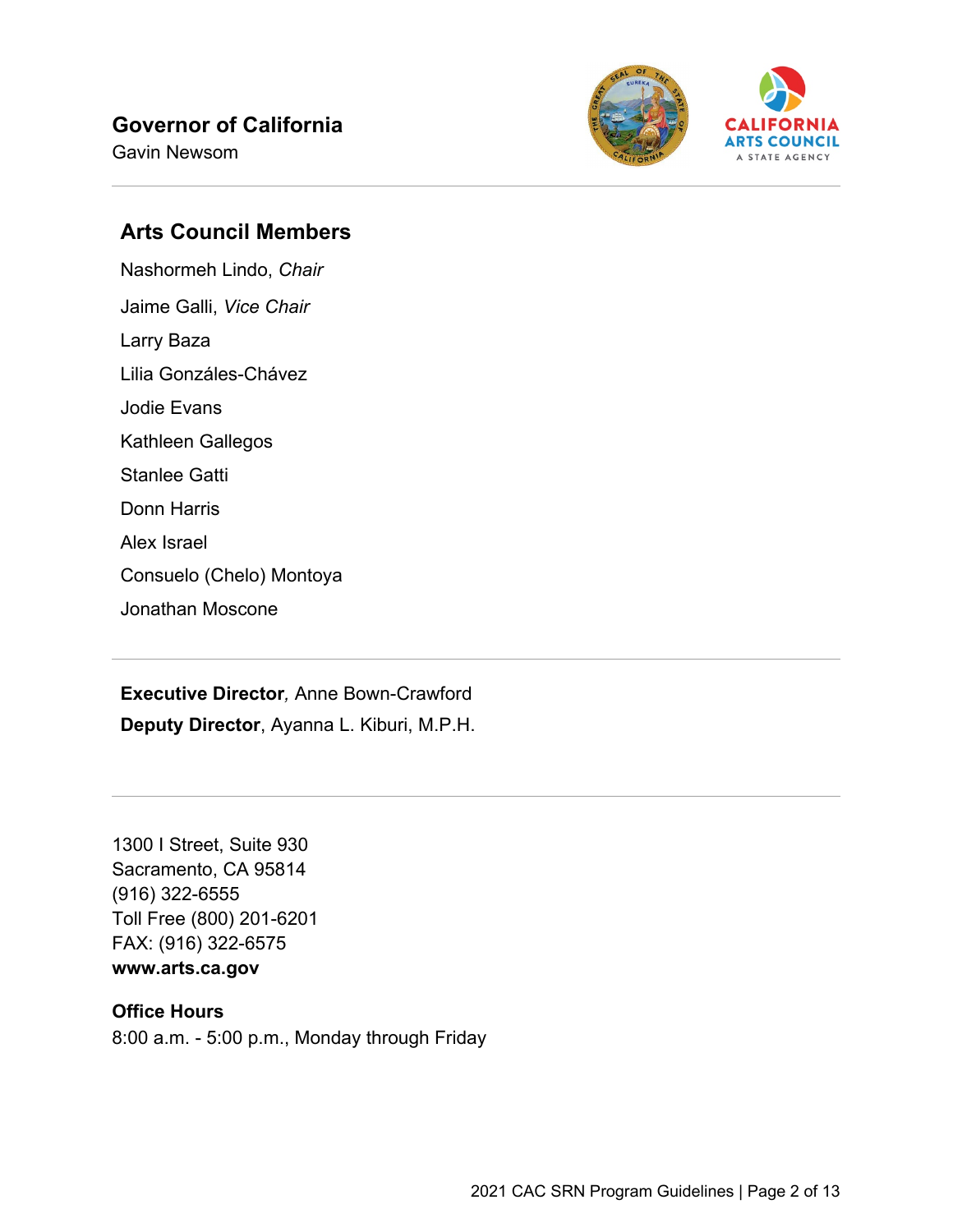**Purpose:** The California Arts Council (CAC), a state agency, was established in January 1976 to encourage artistic awareness, participation, and expression; to help independent local groups develop their own arts programs; to promote employment of artists and those skilled in crafts in the public and private sector; and to enlist the aid of all state agencies in the task of ensuring the fullest expression of our artistic potential.

**The Council:** The appointed Council of the CAC consists of 11 members. The Governor appoints nine members, the assembly Speaker appoints one member, and the Senate President pro Tempore appoints one member. Council members serve without salary, elect their own officers, and meet throughout the state to encourage public attendance. This body sets policy and has final approval of CAC grants.

**Native Land Acknowledgement:** The California Arts Council stands in solidarity with all of California's Indigenous people. We acknowledge that our work takes place on the now occupied traditional lands of the Miwok, Maidu, and Nisenan people, who are the past, present, and future stewards of this place. We make this first step in our journey to develop relationships and cultural competencies to truly support native sovereignty.

**Mission:** Strengthening arts, culture, and creative expression as the tools to cultivate a better California for all.

**Vision:** A California where all people flourish with universal access to and participation in the arts.

**Racial Equity Statement:** As California's state arts agency, the California Arts Council is committed to racial equity both internally through our work environment, and externally through our programming.

- We are committed to ensuring that every policy enacted reflects democratic principles of equity and justice.
- We understand that enacting policy in a just and equitable manner considers critical issues of implicit bias and discrimination that requires concerted and purposeful action.
- We believe that bringing together Council, staff and other partners with differing backgrounds and life experiences will enhance our ability to increase opportunities for all arts service organizations to succeed.
- Policies, programs, and activities will be administered to identify and avoid discrimination and barriers to access, and to avoid disproportionately high and adverse effects on communities of color.
- Accountability to our grantees is of central importance to us. We understand the significance of evaluating the impact of our policymaking on grantees over time and utilizing this evaluation in the development of new policy initiatives.
- We are committed to the just and equitable disbursement of resources.
- We will obtain the following information when relevant and appropriate in order to utilize data to evaluate the impact of our equity goals: population served and/or affected by race, color, national origin, and income level, which will include diverse communities across the state such as: communities of color, racially and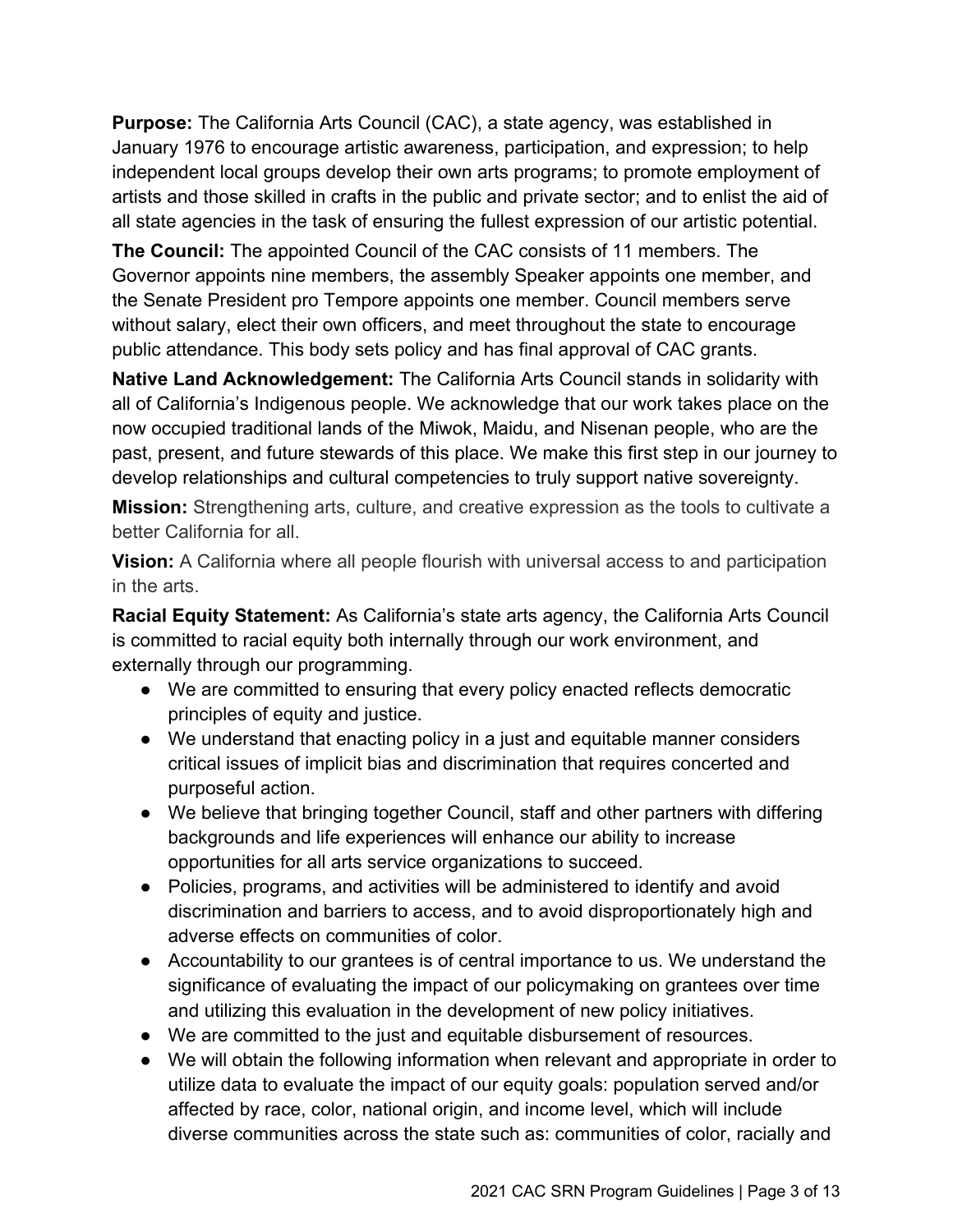ethnically diverse individuals, tribal communities, immigrant and refugee communities, and communities that have principal languages other than English. For the CAC, racial equity is a continual practice in listening, learning, and implementing. The CAC's Racial Equity Statement demonstrates a deeper commitment for us to do better for the field and our staff.

**Funding:** The CAC is a state agency, funded from the state's annual budget process and proceeds from the California Arts License Plate and the Keep Arts in Schools tax return voluntary contribution fund, supplemented by funds from the National Endowment for the Arts. Its grants are often matched by foundations, individuals, earned income, government agencies, in-kind contributions, or other organizations.

**Information Access:** Due to the Public Records and Open Meeting Acts, applications and their attachments are not confidential and may be requested by the media and/or public. Meeting dates and locations are posted at [www.arts.ca.gov.](http://www.arts.ca.gov/) Observers may attend but may not participate in, or in any way interfere with, Council meetings. Each meeting provides a designated time for public comment, although comments may be time-limited.

**Grant Process:** Applications are evaluated by panels of recognized field representatives who rank applications according to program criteria. The CAC staff provides information but not recommendations to the panel. The Council reviews panel recommendations before making final funding decisions. CAC staff is responsible for grant contract administration after Council approval. In dire or unexpected circumstances, the CAC reserves the right to make exceptions to any policy or procedure on a case-by-case basis.

**Requirements:** The CAC provides grant funding to individual artists and is mandated both by federal and state regulations to fund arts organizations that have proof of nonprofit status under sec. 501(c)(3) of the Internal Revenue Code (Fiscal Receivers are eligible in some programs), or under sec. 23701d of the California Revenue and Taxations Code, or entities that are a unit of government; and that comply with the Civil Rights Acts of 1964, as amended; sec. 504 of the Rehabilitation Act of 1973, as amended; the Age Discrimination Act of 1975; the Drug-Free Workplace Act of 1988; California Government Code secs. 11135-11139.5 (barring discrimination); the Fair Labor Standards Act, as defined by the Secretary of Labor in part 505 of title 29 of the Code of Federal Regulation; the Americans With Disabilities Act of 1990 ("ADA"); the Fair Employment and Housing Act; and the Personal Responsibility and Work Opportunity Reconciliation Act of 1996.

**Ownership, Copyrights, Royalties, Credit:** The CAC does not claim ownership, copyrights, royalties, or other claim to artwork produced as a result of a CAC grant. However, the CAC reserves the right to reproduce and use such material for official, noncommercial purposes, including but not limited to use on the CAC website, social media and print materials. In addition, the CAC requires documentation of grants activity and appropriate credit for CAC partial support.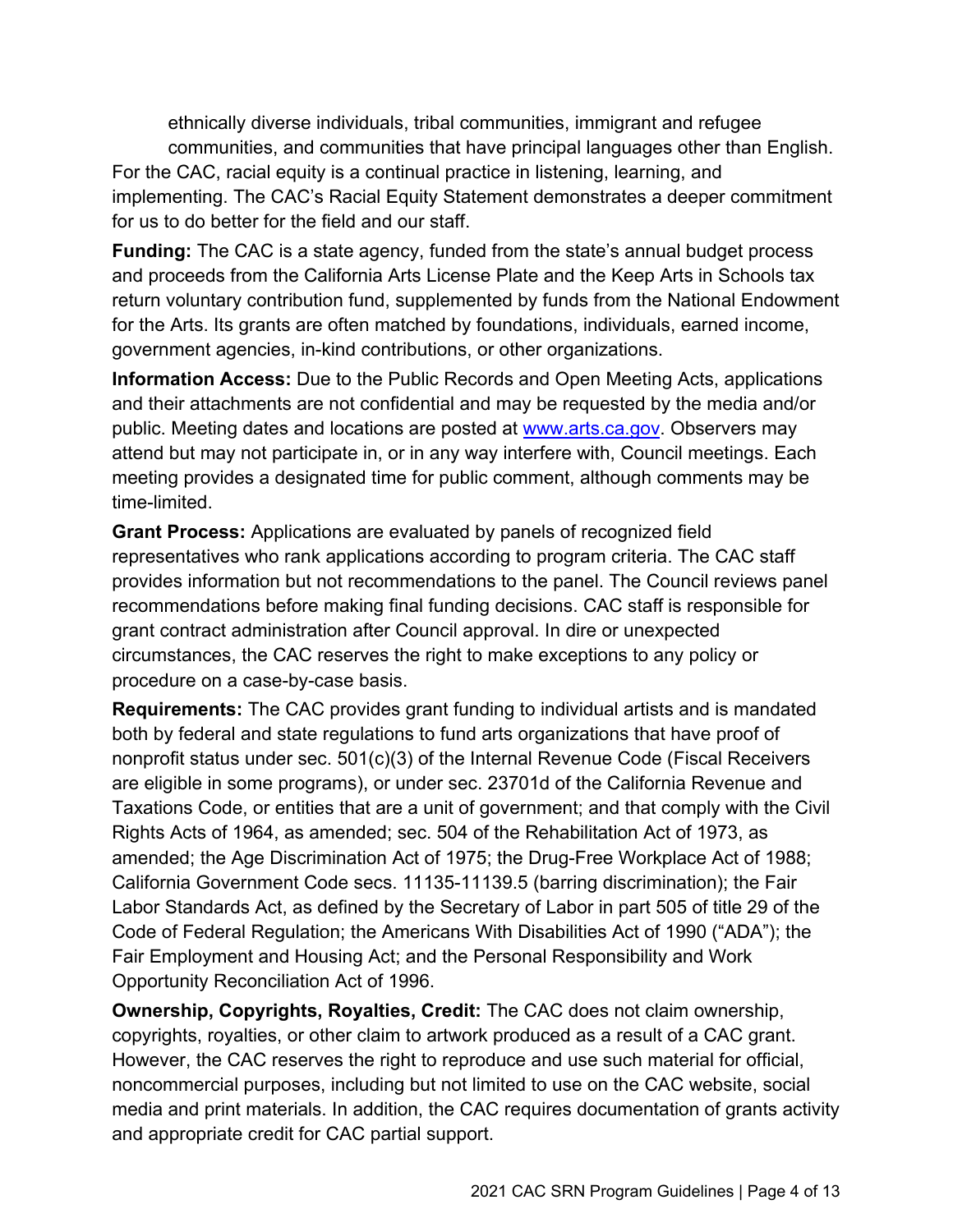# **STATEWIDE AND REGIONAL NETWORKS 2021 GRANT GUIDELINES**

**DEADLINE: February 24, 2021 Grant Awards: Up to \$35,000 Estimated Total Number of Grant Awards: 53 Grant Activity Period: October 1, 2021 – September 30, 2022**



**Apply at** [calartscouncil.smartsimple.com](https://calartscouncil.smartsimple.com/)

# **Background: Why is this program being offered?**

The California Arts Council's policies and practices prioritize racial equity and have a broad geographic reach into communities of all sizes and needs, and this includes a commitment to support a network of arts service organizations that provide practical resources for the communities they serve. Statewide and Regional Networks grantees continue to provide timely and adaptive services which respond to the needs of culturally specific and geographically diverse communities.

# **Purpose: What is the intended impact of this program?**

The **Statewide and Regional Networks (SRN**) program intends to contribute to the health and vitality of the creative workforce in California by creating a resilient network of arts service organizations and artists.

An **arts service organization** is defined as an organization that furthers the interests of artists, creators, tradition bearers, and arts and cultural organizations. They also provide specialized, practical services for artists, arts organizations, and cultural communities. For more information on organizations, please see Program Definitions below.

# **Eligibility: Who can apply?**

- Applicants must be an arts service organization with statewide or regional reach as stated in Program Definitions. First time applicants to this program are highly encouraged to consult with the managing Arts Program Specialist prior to application submission.
- CAC State-Local Partner grantees are not eligible for Statewide and Regional Networks support in the same fiscal year, with the exception of a State-Local Partner serving as a Fiscal Sponsor for a distinct network that is not supported through the State-Local Partners program.

#### **Eligible Request Amounts**

Applicant organizations can request up to \$35,000.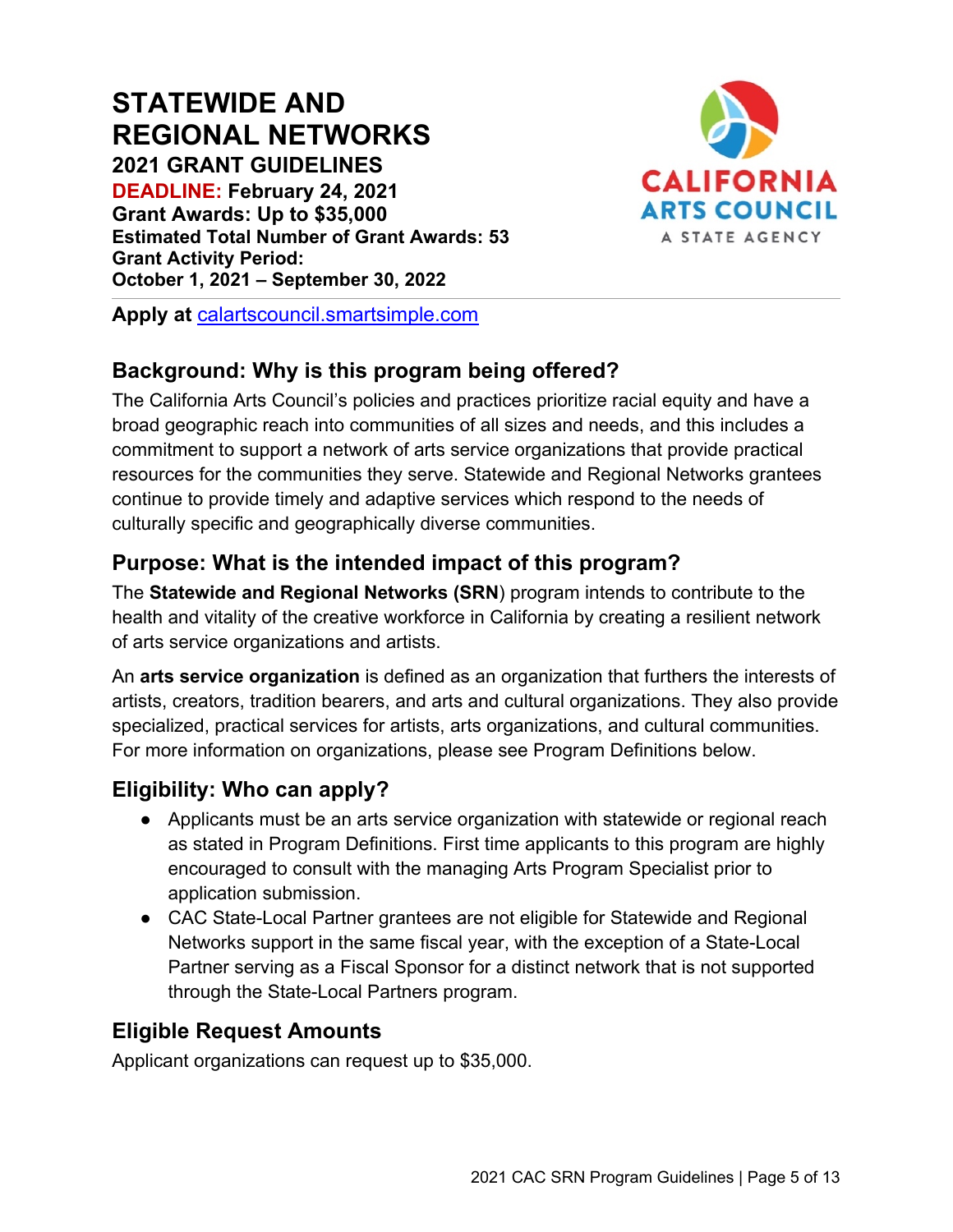#### **Program Requirements**

- Arts service organizations must provide practical services for artists, creators, tradition bearers, and/or arts and cultural organizations.
- Organizations must demonstrate a commitment to reflect, include, and represent the communities to be served.
- Constituent representation must be active, ongoing, effective, and relevant statewide or regional reach.
- Programs and/or services must provide engagement and access throughout all counties and/or municipalities identified within the statewide or regional network.
- Organizations must be committed to reflect, include, and represent the communities to be served.

#### **Program Definitions**

- **Access** is the ease to which programs and/or services may be experienced, regardless of geographic, economic, disability, sexual orientation, gender identity, race, ethnicity, and other barriers.
- **Advocacy** is the act or process of supporting an arts service cause or proposal in order to initiate change in a society. This can include activities to support public policy and resource allocation decisions within political, economic, and social systems and institutions that directly affect people's lives. Advocacy often includes lobbying activities that are intended to influence specific legislation. *Lobbying activities cannot be funded by the CAC.*
- **Arts service organization** is a nonprofit or fiscally sponsored organization that furthers the interests of artists, creators, and tradition bearers. They also provide specialized, practical services for arts organizations and cultural communities. These organizations preserve, present, and promote specific cultural practices, artistic disciplines, or creative initiatives. An art service organization may operate a network. For specific information regarding networks, please see definition below.
- **Culture** is the set of beliefs and practices of a particular group of people that are united by ethnicity, artistry, or social context.
- **Culturally specific** refers to organizational networks that are rooted in and reflective of distinct cultural, artistic, place-based, and ethnic communities.
- **Engagement** refers to the level at which constituents are actively involved in the planning, design, implementation, and evaluation of programs and/or services.
- **Equity** refers to the inclusion of all communities in the representation, participation, and creation of services and programs.
- **Lobbying** includes activities that are intended to influence specific legislation. Lobbying activities cannot be funded by the CAC.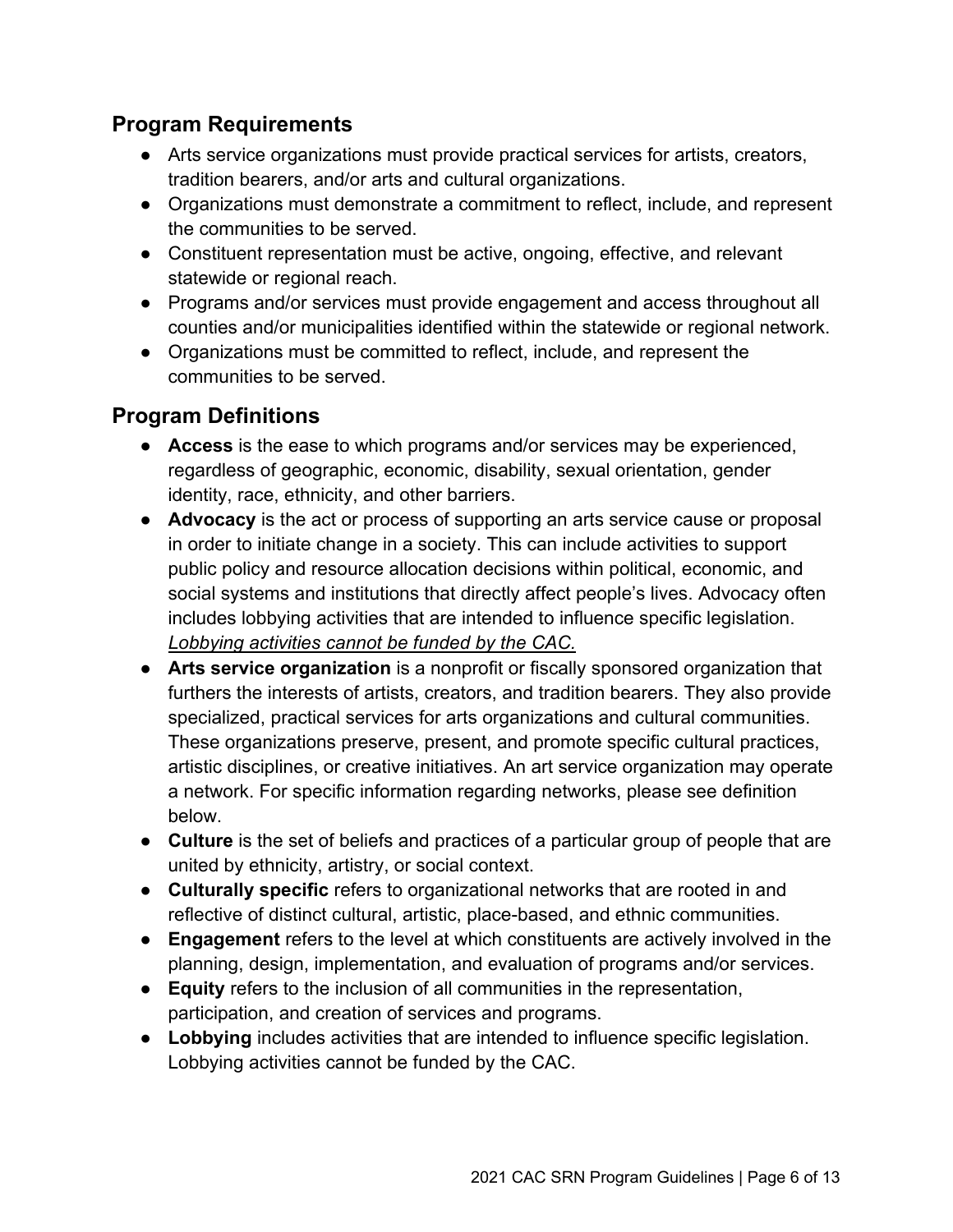- **Networks** are associations or groups of individuals or organizations with common interests, visions or organizational missions that work together to strengthen the collective group.
- **Practical services** may include, but are not limited to professional development in areas such as: artistic skills, communications, financial management, marketing, outreach, and sales; or career support through activities such as: leadership training, mentorships, networking, and re-granting.
- **Regional reach** refers to programs and/or services having significant constituent representation in at least three counties, OR a county with a total population of over 3 million in multiple municipalities including San Diego, Los Angeles or Orange.
- **Statewide reach** refers to programs and/or services having significant constituent representation throughout California, including Northern, Central, and Southern, coastal, and inland regions.

# **Community**

Representation of, by, and for community is a core value of the CAC, including authentic intergenerational and intersectional connections.

**Although not factors in grant decisions**, we strongly encourage applications from organizations that are led by, represent, and/or serve systemically marginalized communities, which may include but are not limited to: Arab, MENASA (Middle Eastern, North African, South Asian); Asian; Black, African American; California Native American, Indigenous, Tribal; Currently Experiencing Incarceration; Disabled; Elders, Seniors; Latinx, Chicanx; LGBTQIA+; Low Income; Neuro-Divergent; Pacific Islander; People of Color; Rural; Returned Residents, Formerly Incarcerated; Students of Color; Trans and/or Non-Binary People; Immigrants (Documented and/or Undocumented), Refugees, Asylum Seekers, Migrants; Unhoused, Transient; Veterans; or Youth.

# **Eligibility Requirements**

Applicants must comply with the requirements below. All applications must include the listed items at the time of submission in order to be reviewed, ranked, and considered for funding.

- **California-based –** Documentation as being a California-based nonprofit arts/cultural organization; an arts-based unit of municipal or county government; or a tribal government, or nonprofit social service organization with regular ongoing arts programming and/or services and a principal place of business in California.
- **Arts programming -** Applicants must have a minimum two-year history of consistent engagement in arts programming and/or services prior to the application deadline.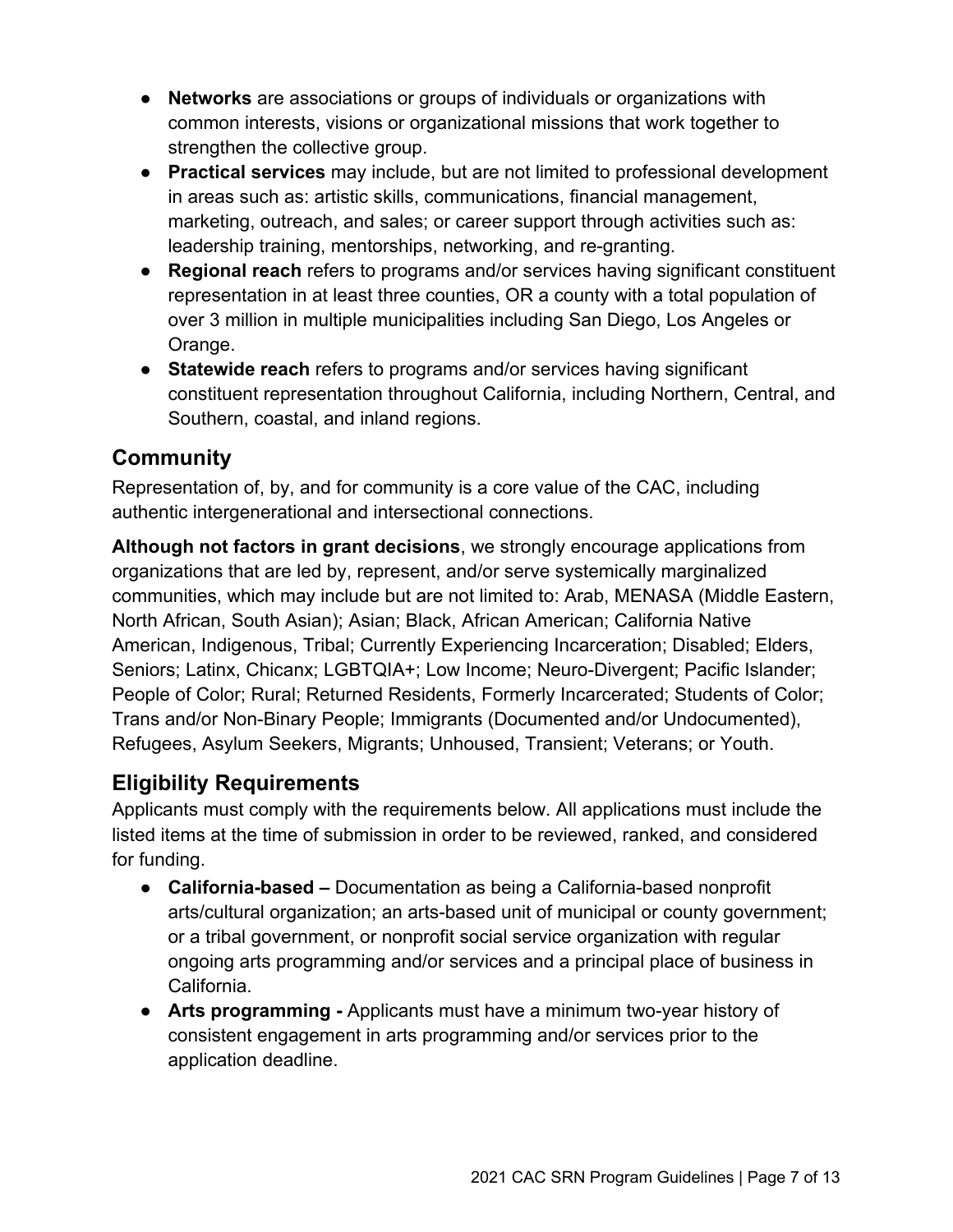- **501(c)(3) organization as applicant or fiscal sponsor -** Non-governmental applicant organizations must demonstrate proof of nonprofit status under section 501(c)(3) of the Internal Revenue Code, or section 23701d of the California Revenue and Taxation Code.
- **Fiscal sponsors -** An applicant organization without nonprofit status must use a California-based fiscal sponsor with a federal 501(c)(3) designation to apply for funding.
	- $\circ$  The fiscal sponsor will provide the fiscal oversight and administrative services needed to complete the grant.
	- o A Letter of Agreement between the fiscal sponsor and the applicant organization must be signed and submitted with the application. A blank signature field will not be accepted. **If a grant is awarded, the fiscal sponsor becomes the legal contract holder with the California Arts Council.**
	- $\circ$  The fiscal sponsor cannot be changed during the Grant Activity Period.
	- $\circ$  Fiscal sponsors must have a minimum two-year history of consistent engagement in arts programming and/or services prior to the application deadline. (Acting as a fiscal sponsor to arts and cultural organizations is considered an arts service.) See additional information on the use of [CAC](https://arts.ca.gov/wp-content/uploads/2020/11/CAC_2021FiscalSponsorPolicy.pdf)  [fiscal sponsors.](https://arts.ca.gov/wp-content/uploads/2020/11/CAC_2021FiscalSponsorPolicy.pdf)
- **Racial equity statement -** In January 2020, the CAC approved it[s](http://www.arts.ca.gov/aboutus/strategicframework.php) [Strategic](https://arts.ca.gov/about/how-we-think/)  [Framework](https://arts.ca.gov/about/how-we-think/) which articulated our commitment t[o](http://www.arts.ca.gov/aboutus/racialequity.php) [racial equity.](https://arts.ca.gov/about/racial-equity-statement/) As the agency has been evolving our own race and equity practices, we invite applicants to start, continue, or strengthen their racial equity practices with us. Applicants are required to submit a racial equity statement as part of the application.
	- $\circ$  The racial equity statement should explain the applicant's commitment and tangible efforts (if applicable) to advancing the leadership of and service to indigenous people, communities of color, racially and ethnically diverse individuals, tribal communities, immigrant and refugee communities, and communities whose principal languages are not English.
	- o We recognize that organizations/projects led by people of color, or other systematically marginalized community members, may already do the labor of weaving racial equity into their work; this is not a moment for the CAC to validate but rather to honor that work.
	- $\circ$  The CAC is committed to providing a webinar and other technical assistance in order to support organizations prior to their submission of a racial equity statement.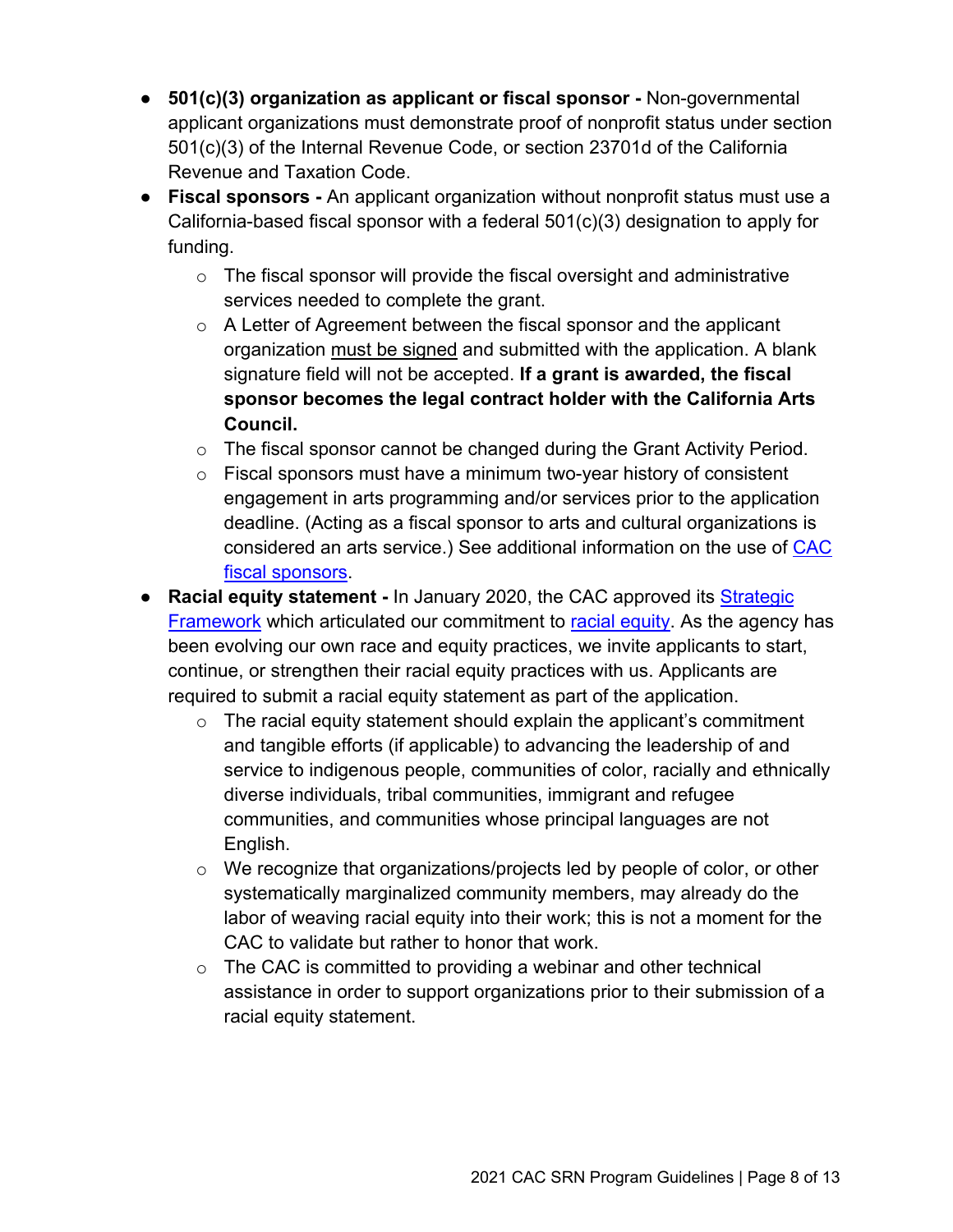● **Certificate of good standing -** Nonprofit organizations and fiscal sponsors (if applicable) must have "active status" with the California Secretary of State (SOS) showing evidence of "good standing" at the time of application. You can verify your organization's status by conducting a s[e](https://businesssearch.sos.ca.gov/)arch using the SOS online **Business** [Search](https://businesssearch.sos.ca.gov/) tool. An indication of "active" (versus "suspended," "dissolved," "cancelled," etc.) confirms that your nonprofit corporation exists, is authorized to conduct business in the State of California, has met all licensing and corporation requirements, and has not received a suspension from the Franchise Tax Board.

# **Funding Restrictions**

- For organizations with total operating revenue above \$250,000, the sum of requests for CAC grants during the same year of funding cannot exceed 50% of the total operating revenue from the most recently completed fiscal year, as it appears in the Budget Snapshot.
- Applicants to this program are restricted from applying to the CAC Arts and Cultural Organizations General Operating Relief grant.

# **What We Do Not Fund**

[Click here](https://arts.ca.gov/wp-content/uploads/2020/11/CAC_2021_WhatDoNotFund.pdf) to review the list of activities and expenses that CAC does not fund.

#### **Matching Funds**

This program requires a 1:1 match of award funds. If applying for multiple CAC grants in a single fiscal year, distinct matching funds must be identified within each application, if applicable. State funds cannot be used to meet the match. The status of each source must be specified as either projected, pending, or committed.

Matching funds can be met with any combination of in-kind and cash sources.

- **In-kind match** refers to goods or services rather than currency, and for which monetary value can be determined. The use of in-kind contributions to meet the CAC matching funds requirement acknowledges that some organizations may not have the financial capability to provide a 1:1 cash match but can demonstrate the capacity to carry out the activities in the grant application through other sources.
- **Cash match** sources include corporate or private contributions; municipal, county, or federal government funding; or earned income.

If utilizing the value of in-kind support to meet the match, keep in the mind the following:

- In-kind contributions may only be provided by third parties.
- A third party is defined as a service provider, partner, or supplier that is independent of the applicant organization and the CAC and is not compensated through grant funds.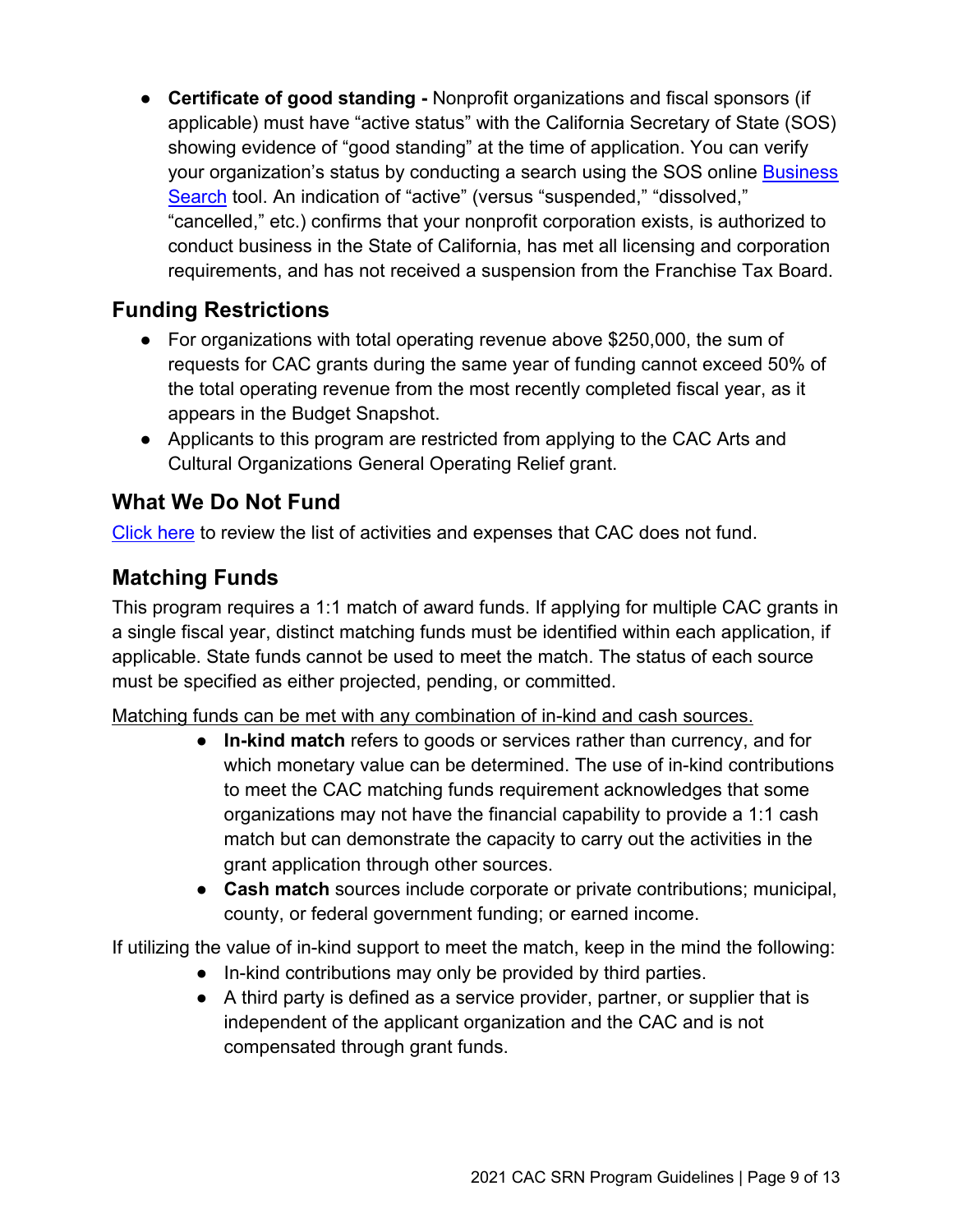- In-kind contributions may be in the form of space; pro bono consultancy, training or services; supplies; and other expendable property that are given free of charge to the applicant.
- In-kind contributions by state entities are ineligible.
- In-kind contributions must be reflected as an expense in the grant application budget.

[Click here](https://arts.ca.gov/wp-content/uploads/2020/12/CAC_2021_InKind.pdf) for additional information on CAC in-kind contributions. If you have questions about in-kind contribution documentation or eligibility, please contact the designated staff prior to beginning your application (see Staff Assistance).

# **Online Application Portal**

Applications will be available online through the CAC's online grants management system at [calartscouncil.smartsimple.com.](https://calartscouncil.smartsimple.com/s_Login.jsp) Only applications submitted through the system by the deadline will be accepted. **It is recommended that new applicants create an online profile well in advance of the application deadline.** More information can be found on the Grant [Resources](https://arts.ca.gov/grants/resources/) page of the CAC website.

# **Application Review Criteria**

A review panel will adjudicate eligible applications based on the following criteria. Application questions will address these same criteria.

- **Management and Leadership:** Demonstrates ability to fulfill programs and services identified in proposal in a sustainable manner. Organization provides evidence of strategies to strengthen organizational capacity, ensure appropriate leadership and compensation for staff, employ effective governance policies, and maintain a structure that is representative of the network. Organization provides evidence of strong fiscal and managerial health, including diversity of revenue sources. Organization demonstrates a commitment to reflect, include, and represent the communities to be served. When applicable, fiscal sponsor demonstrates effective fiscal management and sound relationship with the applicant organization.
- **Statewide or Regional Services:** Contributes to the health and vitality of an identified network of artists, creators, tradition bearers, and/or arts and cultural organizations. Organization demonstrates a commitment to reflect, include, and represent the communities to be served. Programs and/or services provide engagement and access throughout all counties and/or municipalities within the statewide or regional network.
- **Equity:** Substantiates an understanding of equity through its policies, practices, and organizational culture. Principles of equity are evidenced in the implementation of programming/services and throughout the proposal. Organization centers cultural, ethnic, and racial diversity.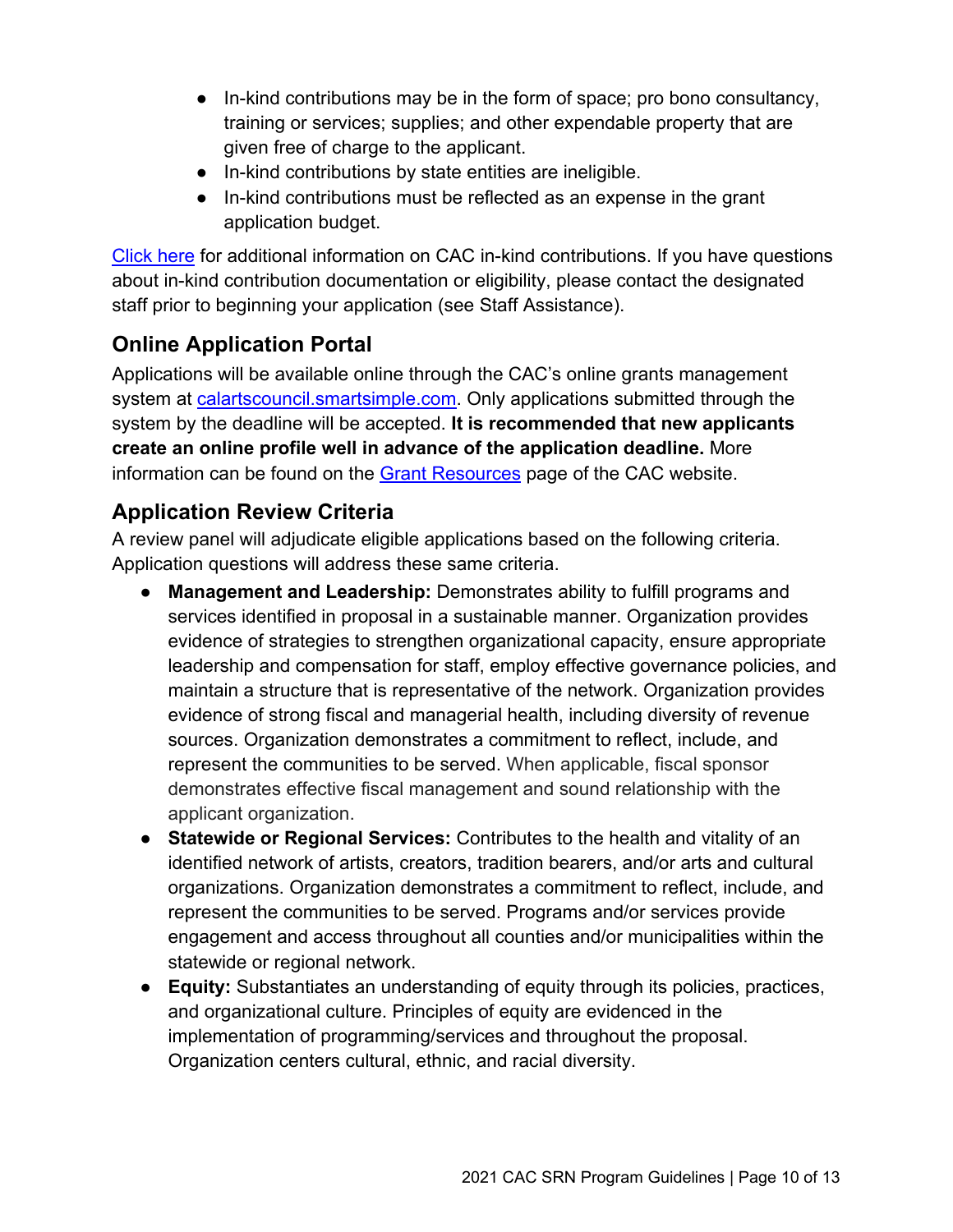● **Accessibility:** Demonstrates that its programs, services, information, and facilities, including online spaces, are accessible for individuals with disabilities, including but not limited to individuals who are Deaf, Hard of Hearing, Deaf-Blind, have difficulty speaking, have a physical disability, visual disability, developmental disability, learning disability, mental illness or chronic illness.

# **Panel Adjudication and Ranking Scale**

Panelists review and rank applications and work samples using a 6-point ranking scale that can be [viewed at this link.](https://arts.ca.gov/wp-content/uploads/2020/11/CAC_2021_RankingGuide.pdf)

# **California Arts Council Decision-making**

The final authority for grant awards is the appointed Council. After receiving and reviewing recommendations from Council committees, the Council will vote on final funding awards at a public meeting. Awards may differ from requested amounts based on panel rank and available funding.

| <b>Application Opens</b>     | December 18, 2020                    |
|------------------------------|--------------------------------------|
| <b>Application Deadline</b>  | <b>February 24, 2021</b>             |
| <b>Panel Review</b>          | Approx. April - May 2021             |
| <b>Funding Decision</b>      | Approx. June - July 2021             |
| <b>Funding Notification</b>  | Approx. June - July 2021             |
| <b>Grant Activity Period</b> | October 1, 2021 - September 30, 2022 |
| <b>Final Report Deadline</b> | November 1, 2022                     |

#### **Program Timeline**

# **Statewide and Regional Networks Responsibilities**

Statewide and Regional Networks grantees will be expected to:

- Attend CAC convening(s) (if applicable).
- Host virtual and/or in-person meetings for the CAC as needed, when sufficient notice has been given.
- Participate, where feasible, in cooperative information gathering and programming when deemed to be mutually beneficial by both the CAC and the grantee.
- Promote CAC grant opportunities, workshops, and other resources and information to constituents in all counties and/or municipalities identified in the network.
- Participate in program evaluation (if applicable).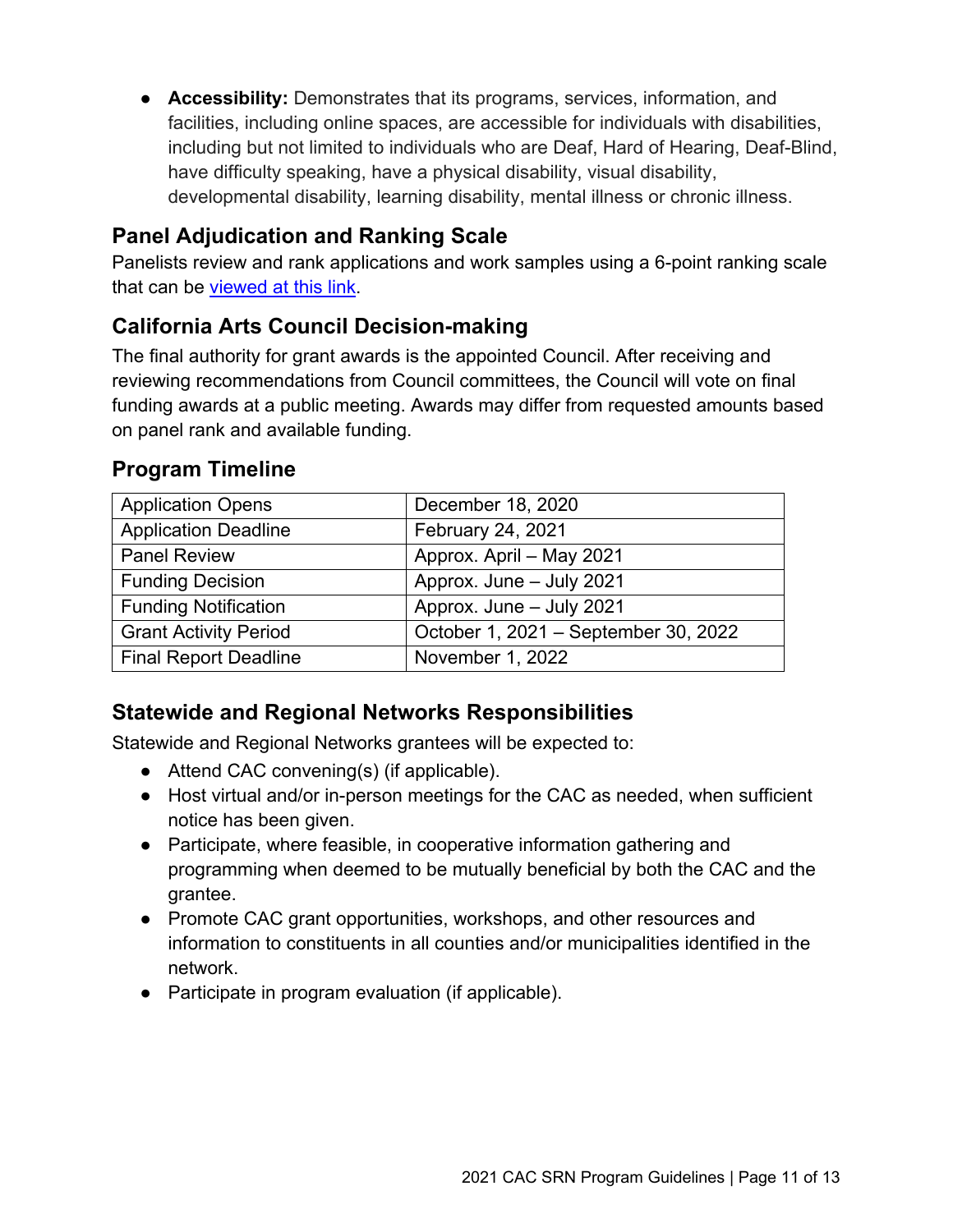# **Grantee Requirements**

Awarded grantees must comply with all requirements as stipulated in the grant agreement, including but not limited to the following:

- **Complete contract documents -** Upon notification of grant award, complete all required contract documents in order to receive 100% grant payment.
- **Payee Data Record** Each awarded organization or fiscal sponsor (if applicable) must complete, sign, and submit an STD 204 Payee Data Record as a required contract document before grant funds can be released.
- **Consistent activities -** Carry out activities consistent with the original proposal summary statement and the intent of the application as approved for funding, including in instances where the grant award may be less that the original request amount.
- **Approval for changes -** Programming activities must be completed as proposed. Changes must be proposed in advance and require prior written approval from CAC staff. Requests for changes are considered on a case-by-case basis.
- **Thank you letters -** To better inform our elected representatives as to the value of the arts and the use of state funds, grantees are required to include—with the approved grant agreement—copies of signed letters sent to the Governor and state Senate and Assembly representatives thanking them for the grant. Local representatives may be found at this link: [http://findyourrep.legislature.ca.gov.](http://findyourrep.legislature.ca.gov/)
- **Use of CAC logo -** Use of the CAC logo is required on all printed and electronic materials and websites (programs, catalogs, postcards, posters, newsletters, leaflets, publications, etc.) that specifically reference this grant.
- **CAC acknowledgement -** The following acknowledgement of CAC funding is required on all printed and electronic materials: *"This activity is funded in part by the California Arts Council, a state agency."*
- **Final report -** Provide a final report summarizing grant-funded activities and accomplishments by the posted deadline.
- **California Model Agreement (AB20) and indirect costs -** In order to comply with AB20 requirements, University of California and California State University grantees are required to secure an indirect cost waiver from the Regents of the University of California or the Board of Trustees of the California State University.